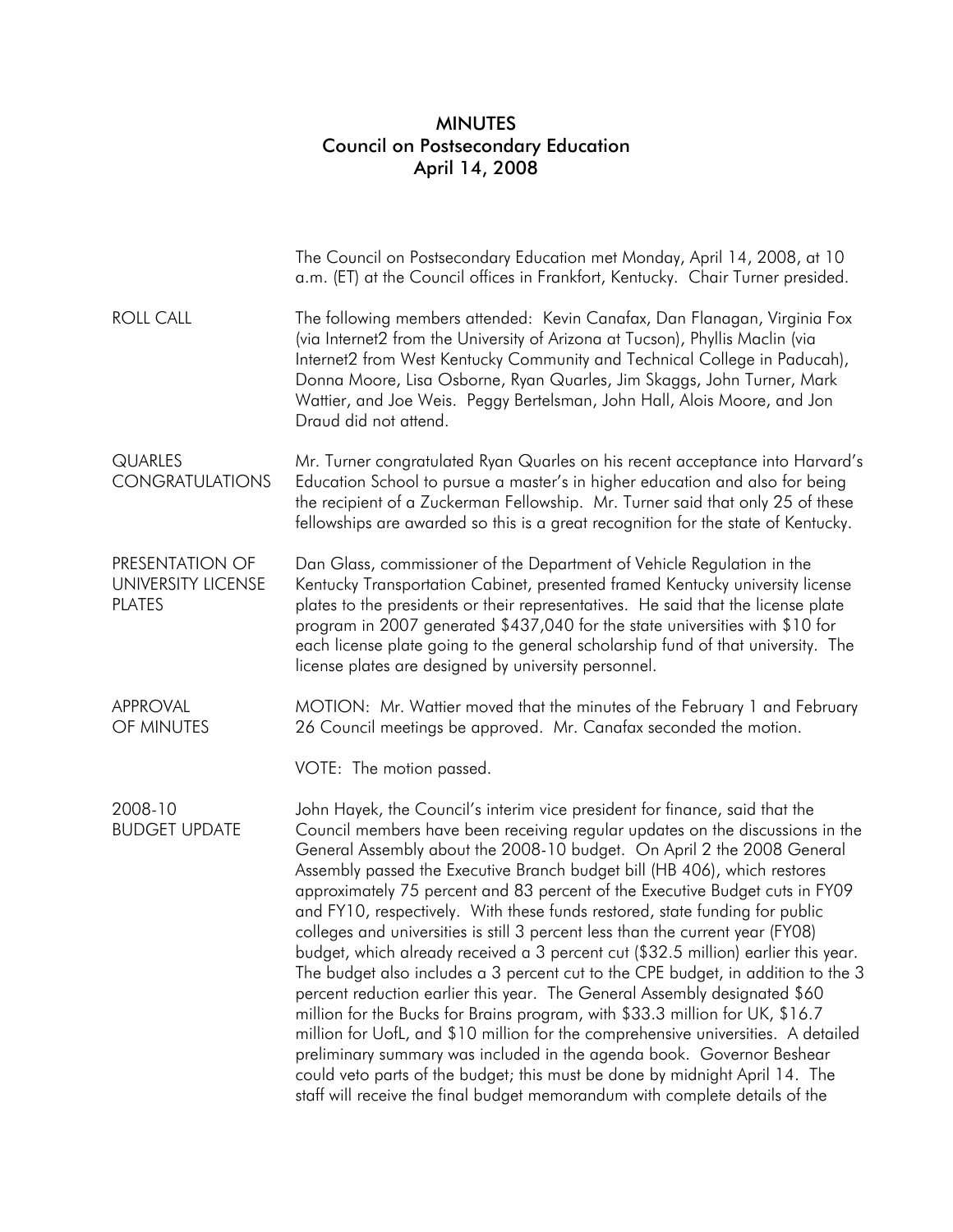budget bill in a few days.

QUALITY &

REPORT

**ACCOUNTABILITY** POLICY GROUP

LEGISLATIVE SUMMARY Since bills are still pending, a report on actions related to postsecondary education resulting from the 2008 legislative session will be communicated to Council members and provided at the next meeting.

P-16 COUNCIL REPORT A report on P-16 Council activities was included in the agenda book. Mr. Wattier noted that at the December meeting the members heard a summary of the report of the Kentucky Chamber of Commerce Task Force on Postsecondary Education from Chamber president and CEO David Adkisson.

> Mr. Wattier reported that the Quality and Affordability Policy Group met earlier in the day and heard a report on transfer.

TRANSFER UPDATE A presentation was given on transfer by Jim Applegate (CPE vice president for academic affairs), Catharine Penfold (director of transfer programs with Bluegrass Community and Technical College), and Gary Brockway (MuSU provost and vice president for academic affairs). The report showed that a record number of students transferred from community or technical colleges to four-year colleges and universities in 2007. After a significant downturn in transfers following the restructuring of postsecondary education in 1997, the state has experienced steady but modest growth since 2003. The update indicated that transfer students succeed and get degrees at rates comparable to, if not better than, students who begin college at a four-year institution. Despite the record 4,479 students who transferred in 2007, the system must dramatically increase transfers to 11,334 by 2020 if it is to meet its goal to [double the number](https://help.kyvu.org/rd?1=AvcG%7Ewq7Dv8SmQz5Gtge%7EyL%7EJvkq%7E9H%7E&2=268) of college graduates. The report focused on the major challenges the state must meet to reach that goal including the improvement of transfer advising, the expansion of financial aid programs for transfer students, and the communication of the benefits of earning a bachelor's degree to better motivate students to transfer. The report outlined CPE strategies to address these challenges and highlighted transfer best practices at Bluegrass Community and Technical College and Murray State University. BCTC is the lead source of transfers for four state universities and accounts for one quarter of all community college transfers in the state.

> Mr. Wattier reported that the Quality and Accountability Policy Group also discussed funding for the institutions participating in the Statewide Engineering Education Strategy and the Council staff provided information on the change in calculations of full-time equivalent back to a model utilizing student credit hours instead of calculations based on full- and part-time enrollment.

COMMISSIONER OF EDUCATION REPORT A written report from the Commissioner of Education was provided for information.

COLLEGE ACCESS INITIATIVES – KNOWHOW2GOKY WEB SITE & Sue Patrick with the Council staff presented information on the KnowHow2GOKy Web site which will be launched in the near future. The site will provide college-going information and motivational messages aimed at atrisk middle and high school students in the GEAR UP program. The site also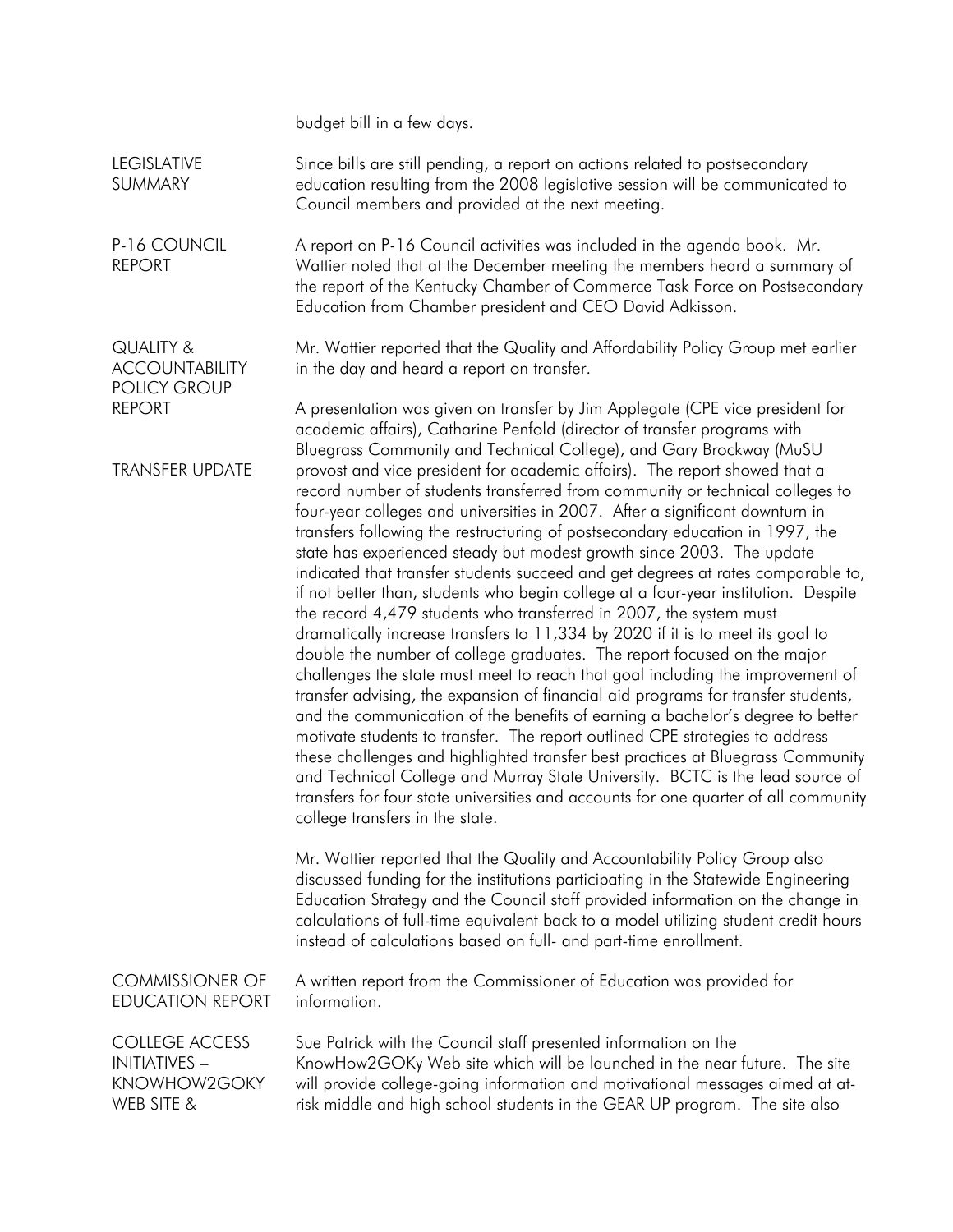| <b>KENTUCKY COLLEGE</b><br><b>ACCESS NETWORK</b>         | incorporates the Council's outreach efforts to transfer students, GED students,<br>and returning adults, including Project Graduate, a collaborative initiative with<br>the institutions to target former students with 90 or more credit hours earned at<br>a Kentucky institution. The launch of the Web site represents a convergence of<br>several Council-sponsored college access initiatives, all accessible through a<br>single Web site.                                                                                                                                                                                                                                                                                                                                                                                                                                                                                                                         |
|----------------------------------------------------------|---------------------------------------------------------------------------------------------------------------------------------------------------------------------------------------------------------------------------------------------------------------------------------------------------------------------------------------------------------------------------------------------------------------------------------------------------------------------------------------------------------------------------------------------------------------------------------------------------------------------------------------------------------------------------------------------------------------------------------------------------------------------------------------------------------------------------------------------------------------------------------------------------------------------------------------------------------------------------|
|                                                          | Dr. Joe McCormick, executive director of the Kentucky College Access Network<br>(KyCAN), explained that this is a statewide network funded by a \$499,000<br>Lumina Foundation grant awarded to the Council and the Prichard Committee<br>for Academic Excellence. One of the goals of the network is to support the<br>grassroots component of the Council's college access initiative. Many KyCAN<br>members are already coordinating or supporting existing college access<br>programs that serve communities and target low-income, underrepresented, and<br>first-generation college students. Currently over 130 organizations and 200<br>individuals are members of the network.                                                                                                                                                                                                                                                                                   |
| <b>KENTUCKY ADULT</b><br><b>LEARNER INITIATIVE</b>       | Representatives of Kentucky's public and independent colleges convened the<br>first-ever Kentucky Adult Learner Summit February 4 and 5. As the kickoff event<br>for the Kentucky Adult Learner Initiative led by the Council and funded by<br>Lumina Foundation for Education, the summit addressed the barriers that<br>prevent adult learners from reaching their educational potential. Throughout<br>2008, the Council will convene policy work groups consisting of representatives<br>from postsecondary and adult education, the General Assembly, state<br>government agencies, business and industry, and Council members to draft<br>policy recommendations to encourage more adults to pursue degrees. In<br>conjunction with these policy efforts, the Council will provide each public<br>university with \$50,000 to assess how adult-friendly their campuses are and<br>make policy and organizational changes to address areas that need<br>improvement. |
| <b>COUNCIL</b><br><b>COMMITTEE</b><br><b>ASSIGNMENTS</b> | Mr. Turner reported that he recently made these committee assignments:<br>Budget and Finance Policy Group - Kevin Canafax and Ryan Quarles,<br>Committee on Equal Opportunities - Lisa Osborne, and the Strategic<br>Committee on Postsecondary Education - Donna Moore. The complete list of<br>committee assignments was included in the agenda book.                                                                                                                                                                                                                                                                                                                                                                                                                                                                                                                                                                                                                   |
| <b>CLOSED SESSION</b>                                    | Mr. Turner said that he would like the Council to go into closed session to<br>discuss the appointment of an employee of the Council. He said that such a<br>session is permitted under the Open Meetings Law, specifically KRS<br>$61.810(1)$ (f).                                                                                                                                                                                                                                                                                                                                                                                                                                                                                                                                                                                                                                                                                                                       |
|                                                          | MOTION: Mr. Flanagan moved that the Council go into closed session to<br>discuss the appointment of an employee of the Council as permitted under KRS<br>$61.810(1)$ (f). The motion was seconded by Mr. Weis.                                                                                                                                                                                                                                                                                                                                                                                                                                                                                                                                                                                                                                                                                                                                                            |
|                                                          | VOTE: The motion passed.                                                                                                                                                                                                                                                                                                                                                                                                                                                                                                                                                                                                                                                                                                                                                                                                                                                                                                                                                  |
|                                                          | Mr. Turner said that the Council will reconvene to take any action that is                                                                                                                                                                                                                                                                                                                                                                                                                                                                                                                                                                                                                                                                                                                                                                                                                                                                                                |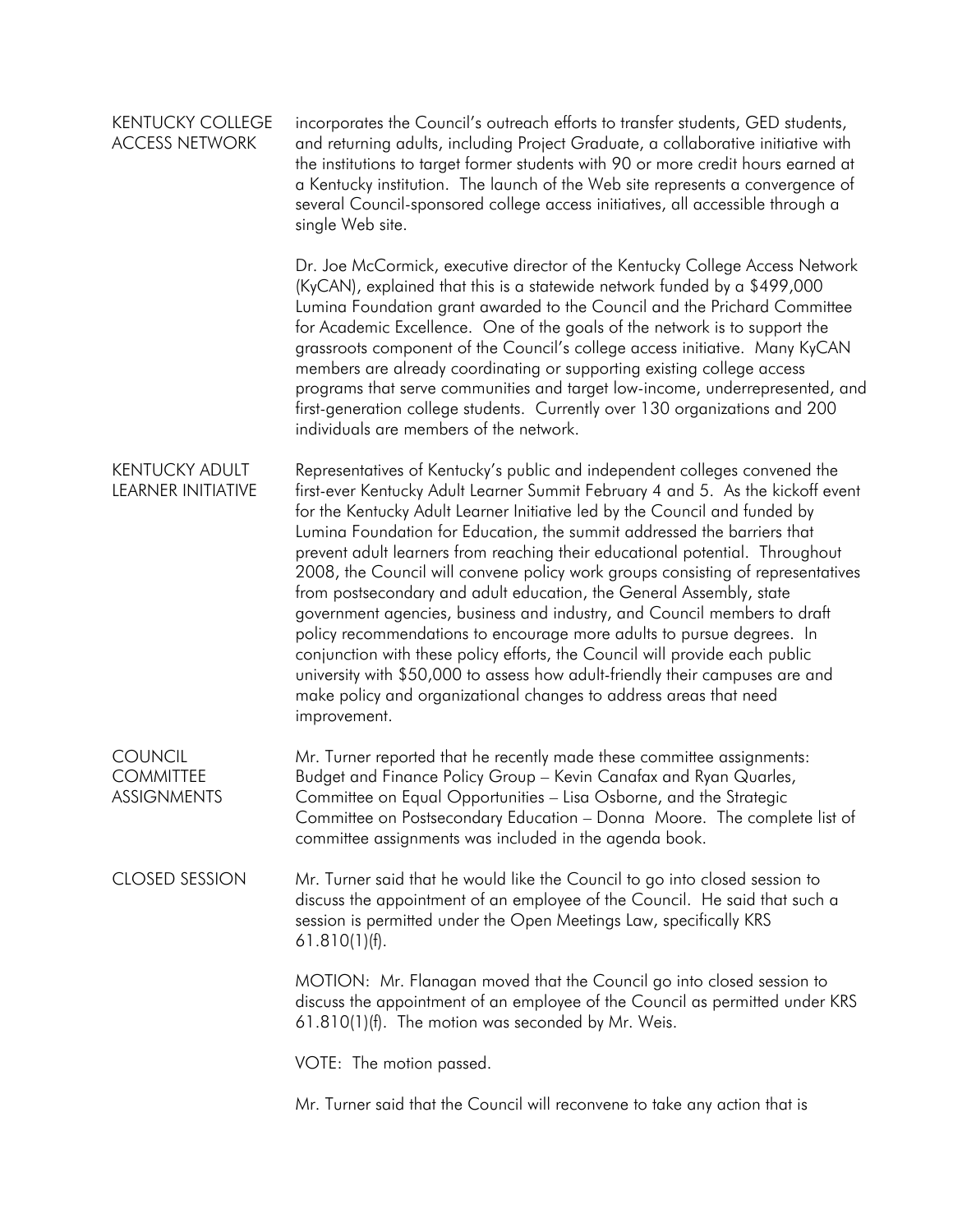|                                               | necessary and to complete the remainder of the meeting agenda. The Council<br>recessed at 11:45 a.m. and moved to Meeting Room B for the closed session.<br>These members joined the closed session by telephone: Virginia Fox, John Hall,<br>Phyllis Maclin, and Alois Moore. Former Council member Walter Baker also<br>joined by telephone.                                                                                                                                                                                                                                                                                                                                                                                                                                                                                                                                                                 |
|-----------------------------------------------|----------------------------------------------------------------------------------------------------------------------------------------------------------------------------------------------------------------------------------------------------------------------------------------------------------------------------------------------------------------------------------------------------------------------------------------------------------------------------------------------------------------------------------------------------------------------------------------------------------------------------------------------------------------------------------------------------------------------------------------------------------------------------------------------------------------------------------------------------------------------------------------------------------------|
| <b>RETURN TO</b><br><b>OPEN SESSION</b>       | The Council reconvened in open session at 1:50 p.m.                                                                                                                                                                                                                                                                                                                                                                                                                                                                                                                                                                                                                                                                                                                                                                                                                                                            |
|                                               | MOTION: Mr. Flanagan moved that the Council come back into open session.<br>Mr. Weis seconded the motion.                                                                                                                                                                                                                                                                                                                                                                                                                                                                                                                                                                                                                                                                                                                                                                                                      |
|                                               | VOTE: The motion passed.                                                                                                                                                                                                                                                                                                                                                                                                                                                                                                                                                                                                                                                                                                                                                                                                                                                                                       |
|                                               | Virginia Fox, John Hall, and Phyllis Maclin joined the meeting via<br>videoconferencing. Walter Baker, a former Council member, also joined via<br>videoconferencing.                                                                                                                                                                                                                                                                                                                                                                                                                                                                                                                                                                                                                                                                                                                                          |
| <b>APPOINTMENT OF</b><br><b>CPE PRESIDENT</b> | MOTION: Mr. Flanagan moved that the Council conduct a search for CPE<br>president. Donna Moore seconded the motion.                                                                                                                                                                                                                                                                                                                                                                                                                                                                                                                                                                                                                                                                                                                                                                                            |
|                                               | VOTE: The motion failed with only Mr. Flanagan and Donna Moore voting yes.                                                                                                                                                                                                                                                                                                                                                                                                                                                                                                                                                                                                                                                                                                                                                                                                                                     |
|                                               | Mr. Turner said that over the course of the last eight months it has been a<br>personal pleasure to work with Brad Cowgill who stepped in and served the<br>Council on an interim basis during a very challenging time. He said that Mr.<br>Cowgill has dispatched his duties and obligations very competently and with a<br>tremendous amount of energy and has communicated very effectively. He said<br>the Council asked Mr. Cowgill to do three things when he was named interim in<br>July 2007: (1) be a strong advocate for postsecondary education, (2) work on<br>the funding which was imperative in the budget for the 2008 legislative session,<br>and (3) work towards aligning the public policy agenda more widely across the<br>General Assembly and the executive branch of government. He said that Mr.<br>Cowgill to a large degree has moved that forward very well and very effectively. |
|                                               | MOTION: Mr. Hall moved that Brad Cowgill be hired as the permanent<br>president of the Council effective May 1, 2008. Mr. Skaggs seconded the<br>motion.                                                                                                                                                                                                                                                                                                                                                                                                                                                                                                                                                                                                                                                                                                                                                       |
|                                               | VOTE: A roll call vote was taken. With 12 members voting, 10 voted in favor<br>of the motion (Canafax, Fox, Hall, Maclin, Osborne, Quarles, Skaggs, Turner,<br>Wattier, Weis) and two members abstained (Flanagan and Donna Moore). The<br>motion passed.                                                                                                                                                                                                                                                                                                                                                                                                                                                                                                                                                                                                                                                      |
|                                               | Mr. Turner congratulated President Cowgill on his appointment as permanent<br>president of the Council.                                                                                                                                                                                                                                                                                                                                                                                                                                                                                                                                                                                                                                                                                                                                                                                                        |
| <b>ADJOURNMENT</b>                            | The meeting adjourned at 1:55 p.m.                                                                                                                                                                                                                                                                                                                                                                                                                                                                                                                                                                                                                                                                                                                                                                                                                                                                             |